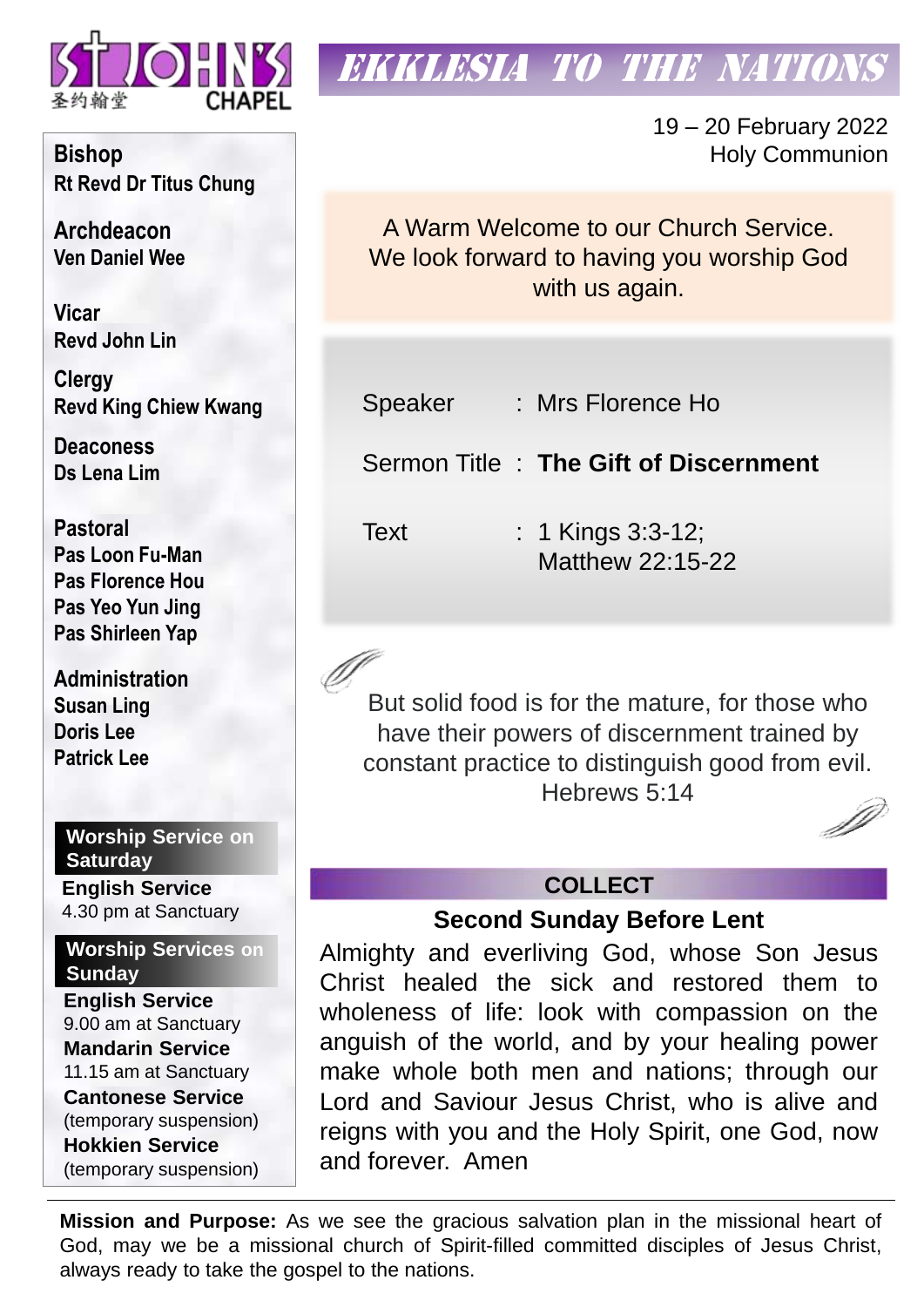#### **Vicar Writes**

Dear beloved family in Christ

In the course of my ministry, I met a wonderful Christian couple, John Lim and Song Kheng, who are the founders and life coach trainers for Excelsis Coaching Asia. In their September 2021 issue of Excelsis Coaching Newsletter, they wrote on the topic "**Coaching: God's Guidance in times of Uncertainty"**. I have received their permission to share the contents of this newsletter with you.

I hope that you will find the guidance useful as you seek and depend on the Lord during such challenging times.

**Blessings** Pas John

# **Coaching: God's Guidance in times of Uncertainty**

As you and I struggle to cope in this pandemic, the challenge we face is akin to driving alone through a dark and unfamiliar road with faulty headlights. We are fearful of getting into accidents, missing important warning signs and losing our way or our lives. As I asked the Lord for help, He reminded me to "*Be still and know that He is God***".** The Lord is our guide and we are not alone.

## **How do we receive God's guidance in this challenging time?**

Isaiah 26:3-4 "*You will keep in perfect peace those whose minds are steadfast, because they trust in you. Trust in the LORD forever, for the LORD, the LORD himself, is the Rock eternal*."

**First of all, go to our Lord Jesus**, our Rock eternal who can keep us in perfect peace when we fix our mind on Him. We can have peace because Jesus knows the future. He is the Alpha and Omega, the beginning and the end. Jesus is God; He is timeless and limitless.

**Secondly, we can depend on Him to guide us**. Some of the ways the Lord guides us are:

- He guides us through His Word (2 Tim 3:16)
- He sovereignly guides us through divine encounter (Acts 9:3-6, Rom 8:28)
- He directs us inwardly by the Holy Spirit (Acts 16:6, Rom 8:14)
- He directs us by counsel from mentors/friends (Prov 11:14)
- He directs us by opportunities or open doors (1 Cor 16:9)
- He guides us through the peace by prayer (Phil 4:6-7)
- He directs us when we have a yielded spirit (Rom 12:1-2)
- He directs us through our spiritual gifts (1 Cor 7:7)
- He directs us through our common sense (Proverbs 16:9)
- He directs us through fasting (Ezra 8:21)

*(part 2 will be shared at next week's church bulletin*)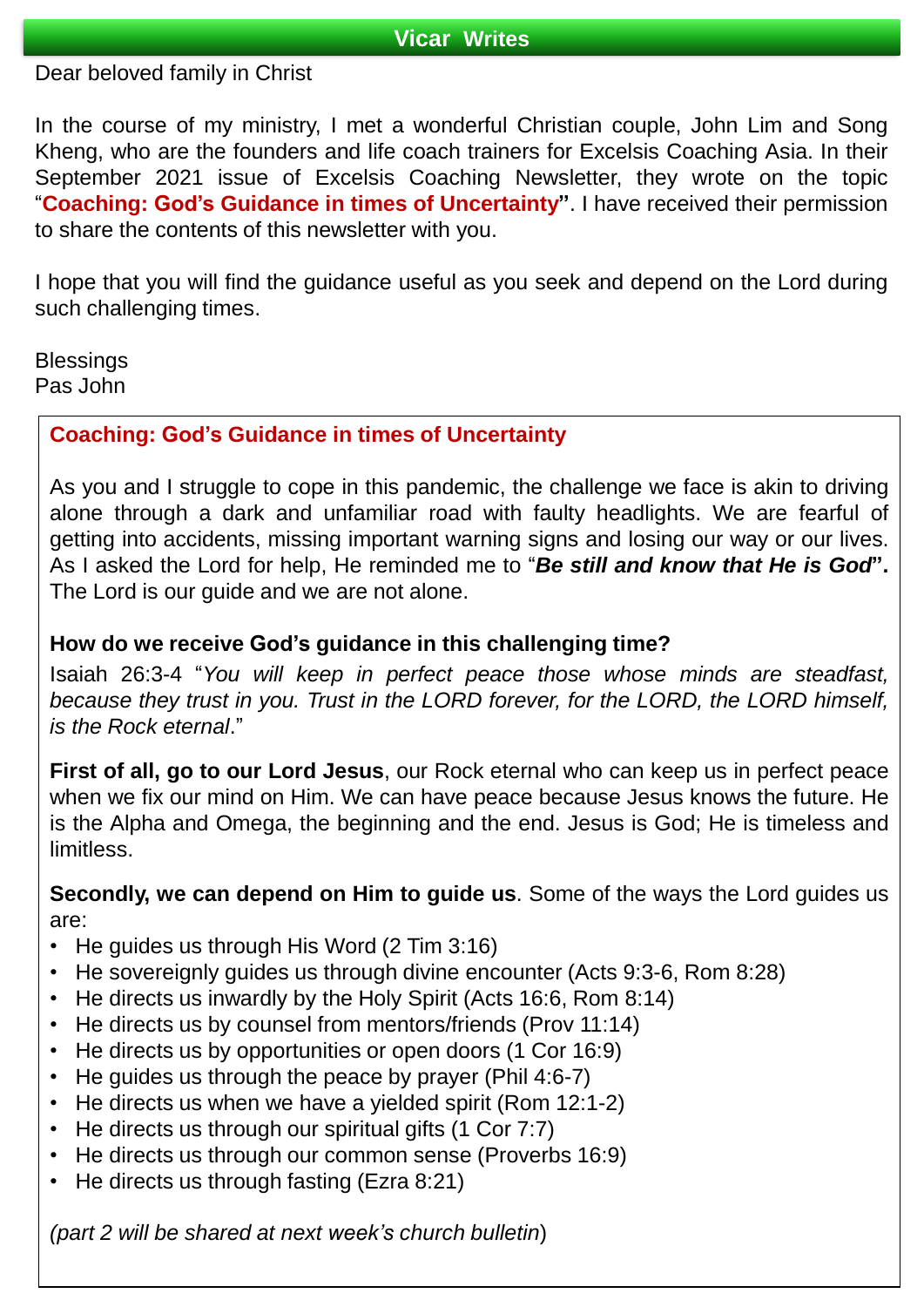## **Wedding and Marriage solemnisation of Eugene Wee and Goh Xin Ying**

We rejoice with Eugene and Xin Ying on their wedding and marriage solemnisation to be conducted by the Vicar on Sunday, 20 February 2022. Value all our prayers for a blessed marriage filled with God's love, joy and peace always.

#### **Church Prayer Meeting**

A church prayer meeting will be held on **Friday 25 February 2022, 7.45 pm** via Zoom. Join us in fellowship to pray for families, unity of the church, and the Covid-19 pandemic. The meeting ID and password will be sent via WhatsApp to the cell leaders prior to the prayer meeting date. Kenneth Sng will lead us in the prayer and the praise team is Shema cell.

#### **Lenten Devotional Booklet 2022**

Lent is a period of 40 days before Resurrection Sunday. The Bible Society of Singapore has published the Lent Devotional with the theme "*Up from the Ashes, Hope will Arise*". for use during Lent. You may purchase a copy at \$3.00 at the ushers' table.

# **Appreciation**

Suzanne & Ronnie and family would like to express their heartfelt thanks and appreciation to all church leaders and members for their prayers and condolences during their recent bereavement on the demise of Suzanne's father on 11 February 2022.

#### **Vaccination-Differentiated Settings (VDS) for congregational worship services**

The government has confirmed the policy of Vaccination-Differentiated Settings (VDS) for Congregational Worship services. Wef 1 February 2022, only the following will be allowed to attend Onsite worship services: (1) fully vaccinated (*a booster dose is required by MOH to maintain the fully vaccinated status for those aged 18 and above. The booster needs to done within 270 days after completing the primary vaccination series)*, or (2) recovered from Covid (*180-day exemption*), or (3) medically ineligible individuals, or (4) children aged 12 years and below.

From 1 February 2022, the sanctuary seating capacity (*and ticket registration*) at both the Saturday and Sunday services will be 100 persons.

The latest MCCY advisory (dated 25 Jan) allows for private worship in a place of worship for one group of up to 5 persons, regardless of vaccination status. For affected members, the Vicar and pastoral team understand your situation and hope to provide continual pastoral care for you. Please feel free to speak with the Vicar or any pastor to request for a private worship session.

#### **Intercession**

#### **Power 6.12**

# Pointers for Prayer & Thanksgiving

- a) Thank God for the regular attendance of the Sec 1 youths and the faithful service of the mentors and power guardians.
- b) Pray for deepening of relationships with each other as we meet on alternate weeks.
- c) Pray for the youths to grow closer in relationship with God and to experience Him so personally for themselves.